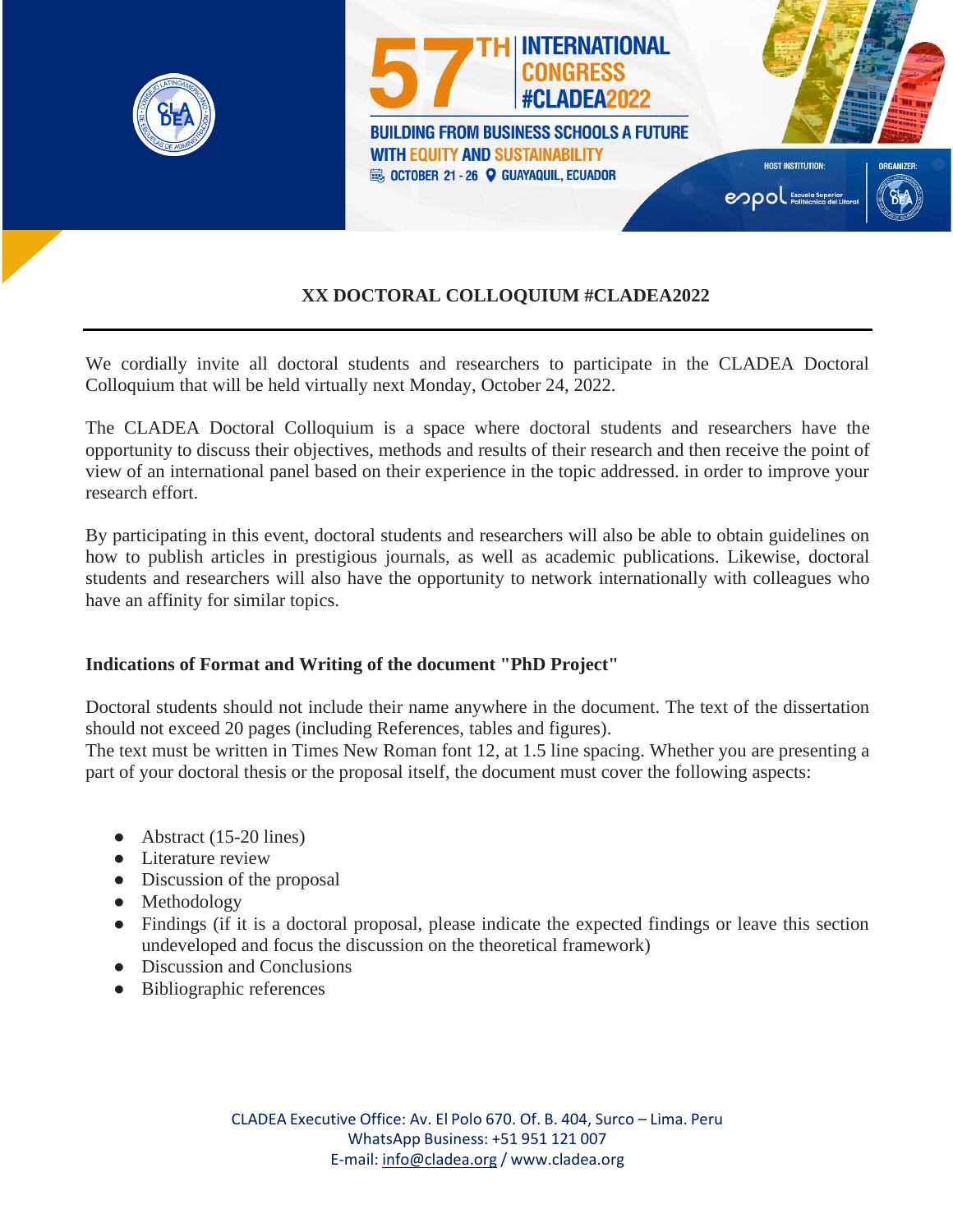

# **ABOUT DELIVERY OF THE PAPER**

When saving the files in the system, you must select the following topics:

- Management,
- Economy/Finance,
- Marketing,
- Operations,
- Information technology,
- Others.

### **REQUIREMENTS TO PARTICIPATE IN THE XX DOCTORAL COLLOQUIUM**

Doctoral students interested in participating must have a reference letter indicating that they are participating in a doctoral program, this can be: letter from their advisor, letter from the institution or registration form.

To register you must go to the event page of the CLADEA Doctoral Colloquium and register in the form providing the information within the maximum period established for the event.

The requested requirements are:

1. Letter of reference signed by your doctoral thesis advisor (Must include: Name of the Institution, name of the doctoral program, name of the doctoral degree to be obtained, Name of the thesis advisor, email address of the advisor). Complete the following form:

### **IMPORTANT DATES:**

Saturday, April 30, 2022 Proposal submission deadline Friday, July 15, 2022 Notification of Results

Monday, March 25, 2022 Opening call for the Colloquium Thursday, September 15, 2022 Registration limit for the Doctoral Colloquium

If you have any difficulty sending the documents mentioned above, please contact us by email: coloquiodoctoral@cladea.org

> CLADEA Executive Office: Av. El Polo 670. Of. B. 404, Surco – Lima. Peru WhatsApp Business: +51 951 121 007 E-mail: [info@cladea.org](mailto:info@cladea.org) / [www.cladea.org](http://www.cladea.org/)